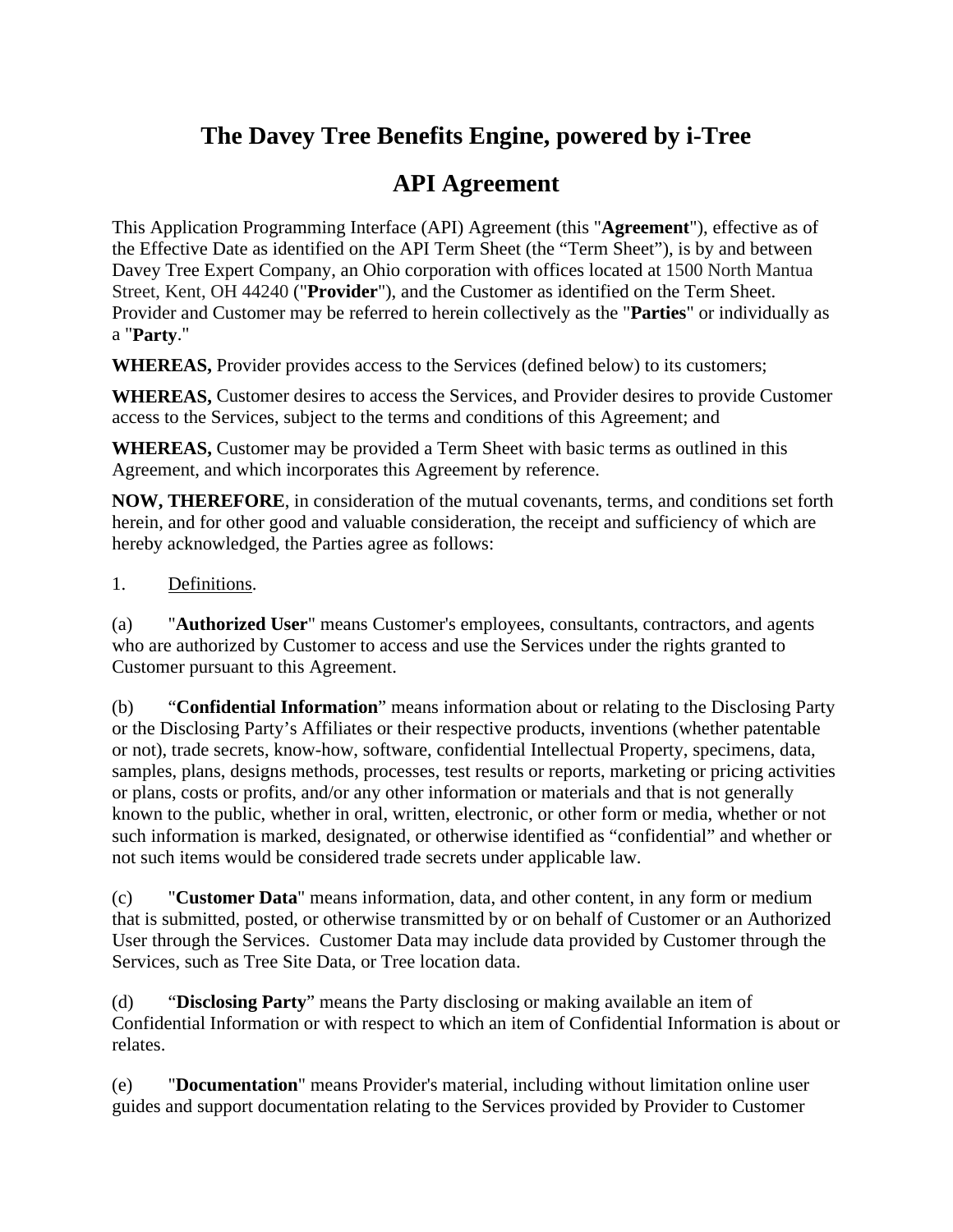either electronically through an online support portal or in hard copy form/end user documentation relating to the Services available at [https://dtbe-api.daveyinstitute.com.](https://dtbe-api.daveyinstitute.com/)

(f) "**Provider IP**" means the Services, and the Documentation, and any and all Intellectual Property provided to Customer or any Authorized User in connection with the foregoing. For the avoidance of doubt, Provider IP does not include Customer Data.

(g) **"Intellectual Property"** means any and all registered and unregistered throughout the world (i) patents, patent applications, patent disclosures and related improvements, including without limitation all provisionals, nonprovisionals, utilities, continuations, divisionals, continuations-in-part, reexaminations, reissues designs, and utility models with all renewals and extensions thereof (ii) trademarks, service marks, trade dress, logos, trade names, , corporate names, URLs, Internet domain names, and second-level domain names, along with any associated goodwill, (iii) copyrights and copyrightable works, software, including any derivative works (iv) trade secrets and confidential business information (including ideas, formulas, compositions, inventions (whether patentable or unpatentable and whether or not reduced to practice), know-how, research and development information, software, drawings, specifications, designs, plans, proposals, technical data, financial, marketing and business data, pricing and cost information, business and marketing plans and customer and supplier lists and information), (v) social media, (vi) registrations and applications to register any of the foregoing, if applicable, and (vii) rights to sue with respect to past and future infringements of any of the foregoing.

(h) "i-Tree Cooperative" means the cooperative partnership formed to develop and disseminate i-Tree software, which provides users with urban and rural forestry analysis and benefits assessment tools. The i-Tree Cooperative includes the U.S. Forest Service, Davey Tree Expert Company, The Arbor Day Foundation, Society of Municipal Arborists, International Society of Arboriculture, and Casey Trees.

(i) "**Receiving Party**" means the Party receiving any item of Confidential Information from or with respect to the Disclosing Party.

(j) "**Services**" means the access to the Davey Tree Benefits Engine Application Programming Interface (API) to provide a data interface with i-Tree software, which is a software package that provides users with urban and rural forestry analysis and benefits assessment tools, and any Documentation.

## 2. Access and Use.

(a) Provision of Access. Provider hereby grants Customer a non-exclusive, nontransferable, nonsublicensable, limited (except in compliance with [Section 11\(f\)\)](#page-10-0) right to access and use the Services during the Term, solely for use by Authorized Users in accordance with the terms and conditions herein. Such use is limited to Customer's internal use. Provider shall provide to Customer the necessary Application Programming Interface (API) key, which is unique to the Customer, and network links or connections to allow Customer to access the Services within five (5) days following the Effective Date. This Agreement is binding on all Authorized Users, and Customer shall ensure compliance of all the terms and conditions herein by its Authorized Users.

2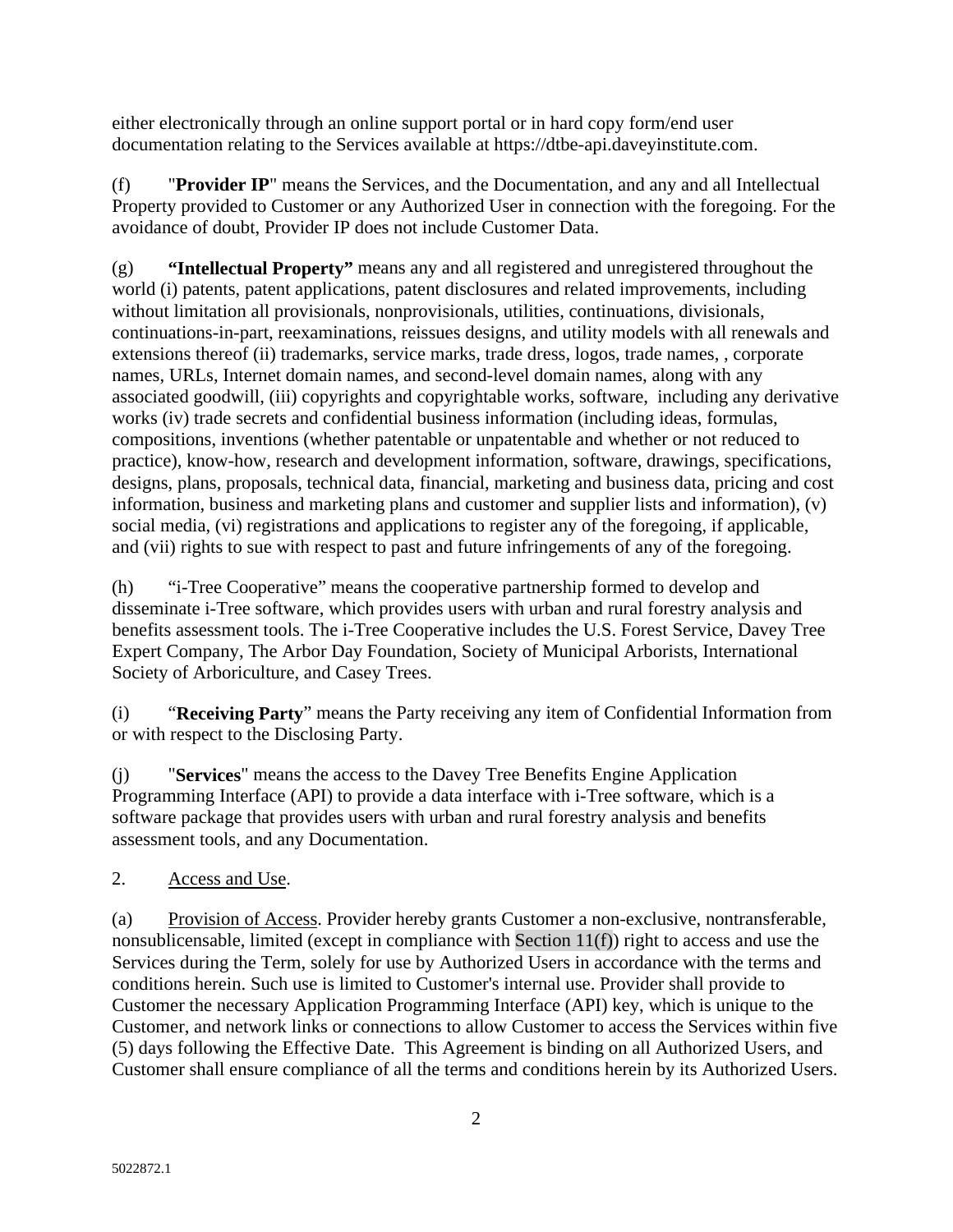(b) Customer Usage. Customer bears the responsibility of interfacing and interacting with the Davey Tree Benefits Engine API within Customer's proprietary or third-party software. Provider support is limited to Provider's Basic API Description in the Documentation. Customer is responsible for all use of Services under Customer's unique API key, including any fees owed resulting from any authorized or unauthorized use of Services under Customer's unique API key. Provider may, at Provider's sole discretion, restrict or block Customer's access to the Services under Customer's API key in the event that Customer's usage causes an unreasonable load on Provider's servers, as determined by Provider. For example, Provider may restrict Customer's usage of the Services on a per-minute or per-day basis, or block access entirely. Provider may disable Customer's unique API key without notice, for any reason. Upon disabling Customer's API key, Provider shall contact Customer within (2) two weeks to inform Customer of the status of Customer's access to the Services.

(c) Development Testing Phase. Provider may allow, at Provider's sole discretion and for a limited time and/or limited usage, a development testing phase to allow Customer to integrate their proprietary or third-party software with the Davey Tree Benefits Engine API. During the development testing phase, Customer will not accumulate fees for any activity through Customer's unique API key.

(d) Attribution. Along with any display of data or information acquired through Customer's use of the Davey Tree Benefits Engine API, Customer must indicate that the data or information is "Powered by i-Tree", include a legible display of the i-Tree logo provided by Provider, and list, and where applicable, link to the [www.itreetools.org](http://www.itreetools.org/) website. Provider may update or change the language and/or logo that is to be indicated under this Section 2(d) with prior written notice to Customer.

(e) Documentation License. Provider hereby grants to Customer a non-exclusive, revocable, non-sublicensable, non-transferable (except in compliance with [Section 11\(f\)\)](#page-10-0) license to use the Documentation during the Term solely for Customer's internal business purposes in connection with its use of the Services.

(f) Specifications. Customer shall ensure that its network and systems comply with the relevant specifications provided by Provider from time to time and shall provide Provider with information as may be required by Provider in order to provide the Services. Customer is responsible for obtaining, maintaining, and supporting all Internet access, computer hardware, and other equipment, products and services needed for it to utilize the Services, including but not limited to keeping any third party license in good standing. In the event Customer fails to obtain, maintain and support the necessary access to use the Services, Customer acknowledges and agrees that it may lose access to the Services. In the event Customer does not provide the information, licenses and other such information as set forth herein then Provider shall not be deemed to be in breach of this Agreement. Customer will determine the access controls for its authorized users and will be responsible for activity occurring under Customer's account under Customer's unique API key, including compliance with this Agreement. Customer agrees to: (i) timely (within thirty (30) days of any change) maintain the accuracy and completeness of information provided to Provider, and (ii) notify Provider immediately of any unauthorized use of Customer's API key or any other known breach of security. In the event of any unauthorized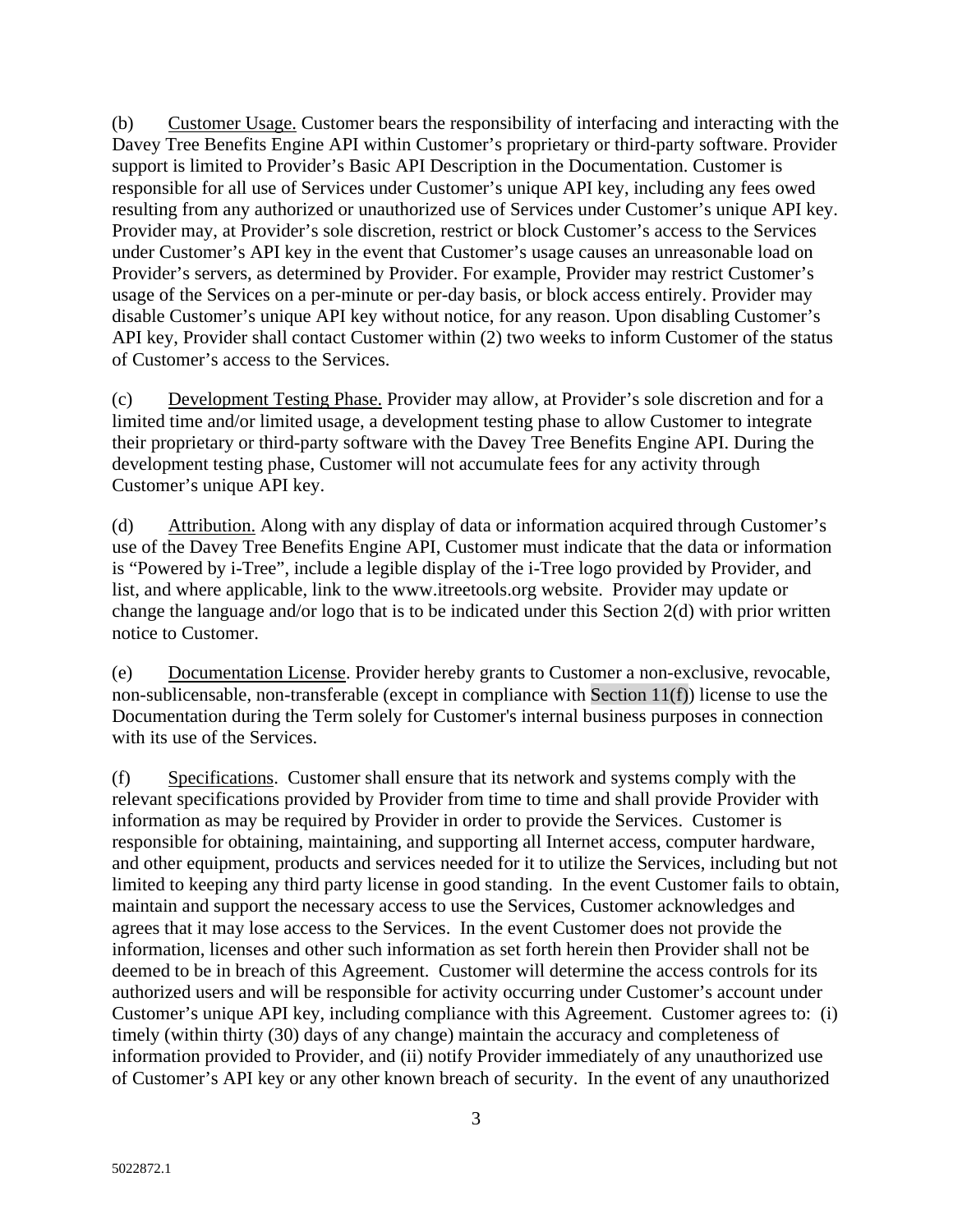use of Customer's API key, or if Customer shares its unique API key with any person other than an Authorized User, Provider reserves the right to deactivate Customer's API key without notice as well as charge Fees (in accordance with Section 4(a)) for any unauthorized uses.

(g) Scheduled Downtime and Outages. Provider may, from time to time, perform scheduled outages of the Services in whole or in part ("Scheduled Downtime"). Provider shall use commercially reasonable efforts for Scheduled Downtime in a manner that is of minimum interruption to Customer. Provider makes no guarantee of availability of the Services.

(h) Use Restrictions. Customer shall not use the Services for any purposes beyond the scope of the access granted in this Agreement. Customer shall be responsible for Authorized Users' adherence to the terms and conditions set forth in this Agreement, and shall not permit any Authorized Users at any time to directly or indirectly: (i) copy, modify, or create derivative works of the Services or Documentation, in whole or in part; (ii) rent, lease, lend, sell, license, sublicense, assign, distribute, publish, transfer, or otherwise make available the Services or Documentation; (iii) reverse engineer, disassemble, decompile, decode, adapt, or otherwise attempt to derive or gain access to any software component of the Services, in whole or in part; (iv) remove any proprietary notices from the Services or Documentation; (v) remove and/or alter any trademark, logo, copyright and/or other proprietary and/or confidentiality notices, legends symbols and/or labels on and/or in the Services made available by Provider hereunder; (vi) take any action that materially interrupts or interferes with, or that might reasonably have been expected to materially interrupt or interfere with, the Services, Provider's business operations and/or other customers; and/or (vii) permit any other person and/or entity to engage in any of the foregoing conduct.

## 3. Service.

(a) Service Levels and Support. Provider offers no Service Level Agreement under this Agreement. Support is limited to the basic API Description included in the Documentation. It is Customer's responsibility to notify Provider in the event that Customer believes that the Services are not providing accurate or expected values.

(b) Changes and Updates. Provider reserves the right to change or update functionality of the Services from time to time. Provider shall notify Customer of any significant changes to the Services. Customer acknowledges that the tree benefits estimation science used in providing the Services evolves with time and said estimates will change from time to time. Provider shall notify Customer of any significant changes to the tree benefits estimation that may affect the Services. Changes or updates to functionality of the Services or of the tree benefits estimation science shall have no effect on the fees under Section 4.

(c) Errors. Provider shall provide error messages to Customer via an API response in the event of a Services error. Customer may refer to Documentation regarding error tags and status fields for Services errors. Provider shall provide server error codes (such as HTTP 500 and 403) in the event of a server failure.

4. Fees and Payment.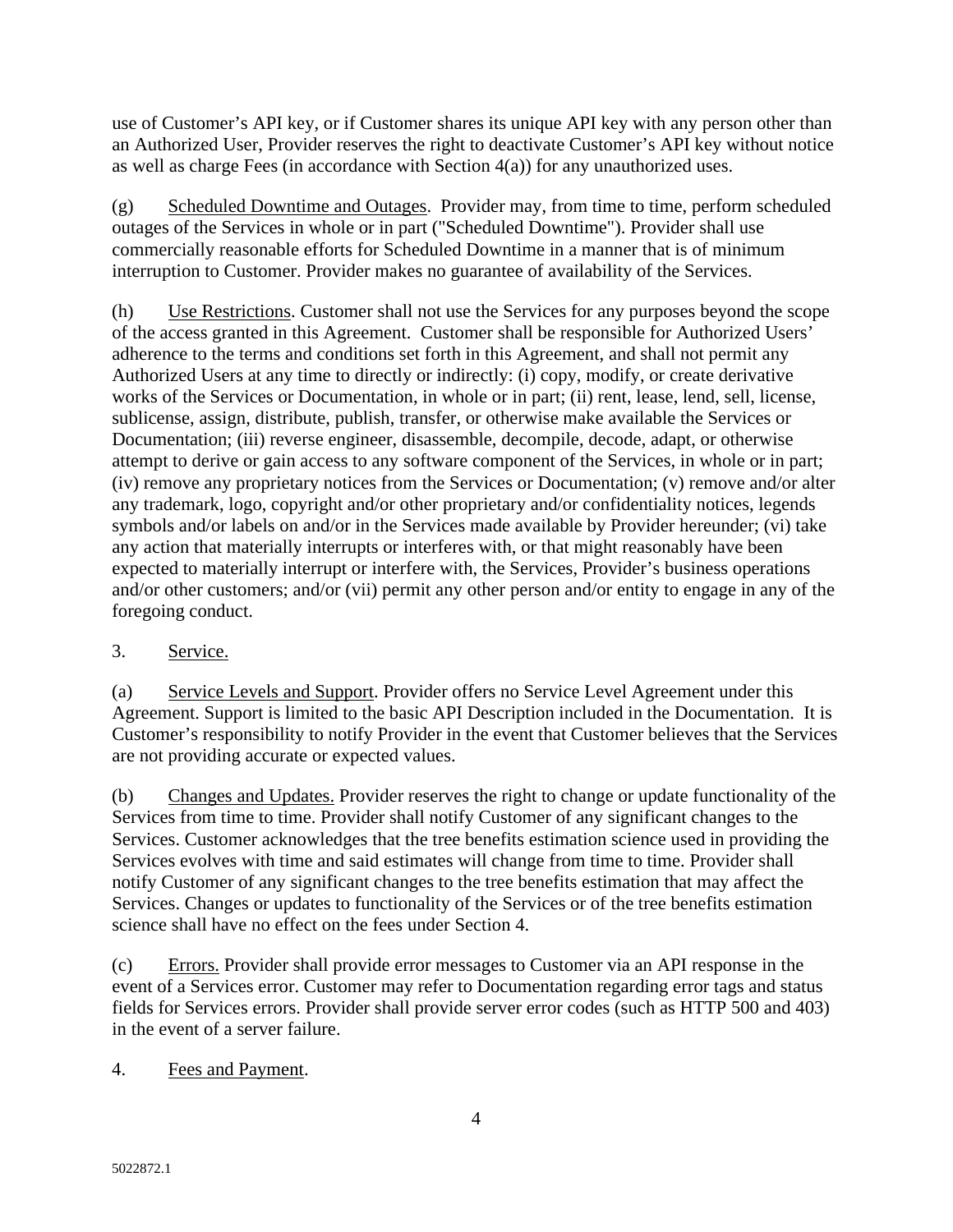(a) Fees. Customer shall pay Provider the fees ("**Fees**") set forth in **Exhibit A**. Provider shall invoice Customer for all Fees in accordance with the invoicing schedule and requirements set forth in **Exhibit A**. Provider may change the Fees with at least thirty (30) days' written notice to Customer. Provider will track all activity under Customer's unique API key and will invoice Customer on a quarterly basis, based on the calendar year (e.g. first quarter starting on Jan. 1, etc.). Customer shall pay all invoices upon receipt. Customer shall make all payments hereunder in US dollars, which shall be paid in full without any deduction, set-off, counterclaim or withholding of any kind unless required by law. Provider may allow Customer, on an as-needed basis, to access Services for a bulk update of existing tree inventories at a reduced fee, which shall be separately negotiated and put in writing between Provider and Customer.

(b) Payment Disputes. Customer may withhold from payment any and all payments of Fees that Customer disputes in good faith, pending resolution of such dispute, provided that Customer: (i) timely renders all payments and amounts that are not in dispute; (ii) notifies Provider of the dispute at least ten (10) days prior to the due date for payment, specifying in such notice the amount in dispute and the reason for the dispute; (iii) works with Provider in good faith to promptly resolve the dispute; and (iv) promptly pays any amount determined to be payable by resolution of the dispute. Provider shall not fail to perform any obligation hereunder by reason of Customer's good faith withholding of any Fees in accordance with this Section 4(b).

(c) Taxes. All Fees and other amounts payable by Customer under this Agreement are exclusive of taxes and similar assessments. Customer is responsible for all sales, use, and excise taxes, and any other similar taxes, duties, and charges of any kind imposed by any federal, state, or local governmental or regulatory authority on any amounts payable by Customer hereunder, other than any taxes imposed on Provider's income.

#### 5. Confidentiality.

(a) Confidential Information. Except as expressly permitted under this Agreement, or as otherwise permitted in writing by the Disclosing Party, neither the Receiving Party, any Affiliate of the Receiving Party or any officer, director, manager, employee or agent of either the Receiving Party or any Affiliate of the Receiving Party (the "Related Parties") will (a) disclose to any person all or any part of any Confidential Information, (b) act unreasonably or fail to act reasonably so as to impair the confidential or proprietary nature of any Confidential Information, or (c) use all or, any part of any Confidential Information for any purpose whatsoever other than performing the Receiving Party's rights and obligations under this Agreement. The Receiving Party will be responsible to the Disclosing Party for any breach by a Related Party of its obligations under this Section 5(a).

The Confidential Information may be given to and used by Related Parties solely for performing the Receiving Party's rights and obligations under this Agreement. The Receiving Party will take all such actions as are reasonably necessary to ensure that each Related Party having access to any Confidential Information does not disclose, use, act or fail to act as required by this Article 5, and Receiving Party will be liable to the Disclosing Party for any breach of these obligations by the Related Parties.

The Receiving Party shall use reasonable care, at least as protective as the efforts it uses for its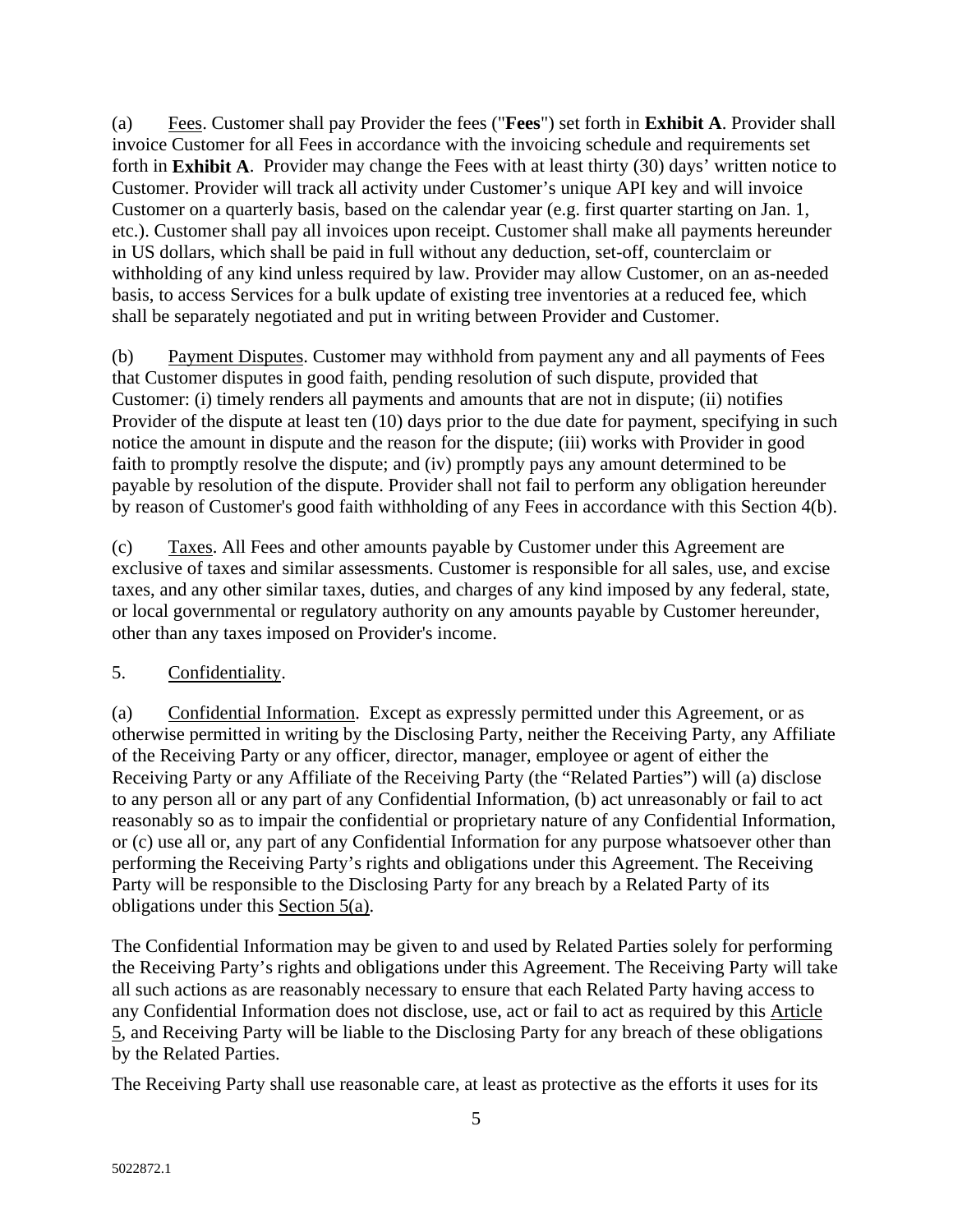own Confidential Information of a similar nature, to safeguard the Disclosing Party's Confidential Information from use or disclosure other than as permitted hereby.

Each Party hereby retains its entire right, title and interest, including all intellectual property rights, in and to all of its Confidential Information. Any disclosure of such Confidential Information under this Agreement shall not be construed as an assignment, grant, option, license or other transfer of any such right, title or interest whatsoever to the Receiving Party or any of its Related Parties.

(b) Limitations on Application of Confidentiality Obligations. Notwithstanding anything to the contrary, "Confidential Information" will not mean information that (i) is in the public domain at the time of its disclosure to the Receiving Party, (ii) goes into the public domain after disclosure to the Receiving Party through no breach of any obligation of confidentiality to the Disclosing Party or any third person by the Receiving Party or any Related Party, (iii) is disclosed to the Receiving Party by a third party who is under no obligation of confidentiality to the Disclosing Party, (iv) is already known to the Receiving Party at the time of disclosure to the Receiving Party as evidenced by written documentation, (v) is independently developed by the Receiving Party without using Confidential Information of the Disclosing Party as evidenced by written documentation, or (vi) is required to be disclosed by the Receiving Party pursuant to applicable federal, state or local law, regulation or a valid order issued by a court or governmental agency of competent jurisdiction (a "Legal Order"); provided, however, that prior to making any disclosure pursuant to a Legal Order, Receiving Party shall (unless legally prohibited) provide Disclosing Party with (i) prompt written notice of such requirement so that Disclosing Party may seek, at its sole cost and expense, a protective order or other remedy and (ii) reasonable assistance, at Disclosing Party's sole cost and expense, in opposing such disclosure or seeking a protective order or other limitations on disclosure. If, after providing such notice and assistance, Receiving Party remains subject to a Legal Order to disclose any Confidential Information, Receiving Party shall disclose no more than that portion of the Confidential Information which, on the advice of Receiving Party's legal counsel, such Legal Order specifically requires Receiving Party to disclose and, upon Disclosing Party's request, shall use commercially reasonable efforts to obtain assurances from the applicable court or agency that such Confidential Information will be afforded confidential treatment. A Party disclosing Intellectual Property pursuant to this Section 5 will remain the exclusive owner of such Intellectual Property and the disclosure will not be considered a license with respect to such disclosed Intellectual Property.

(c) Methods of Disclosure. Confidential Information disclosed under Section 5, will be disclosed by each Party to the other Party in any and all ways reasonably acceptable to the Receiving Party and appropriate for the Intellectual Property that is subject to disclosure. Confidential Information that is in or has been reduced to tangible or written form will be disclosed in such form to the Receiving Party. Confidential Information that may be disclosed only by visual observation or teaching will be disclosed by demonstrating it or teaching it to technically competent representatives of the Receiving Party. Any meetings or visits at which demonstration or teaching of Confidential Information or Intellectual Property is to occur will be at mutually agreeable times and places. All such disclosures shall remain subject to the confidentiality provisions herein and any other non-disclosure agreement entered into by the

6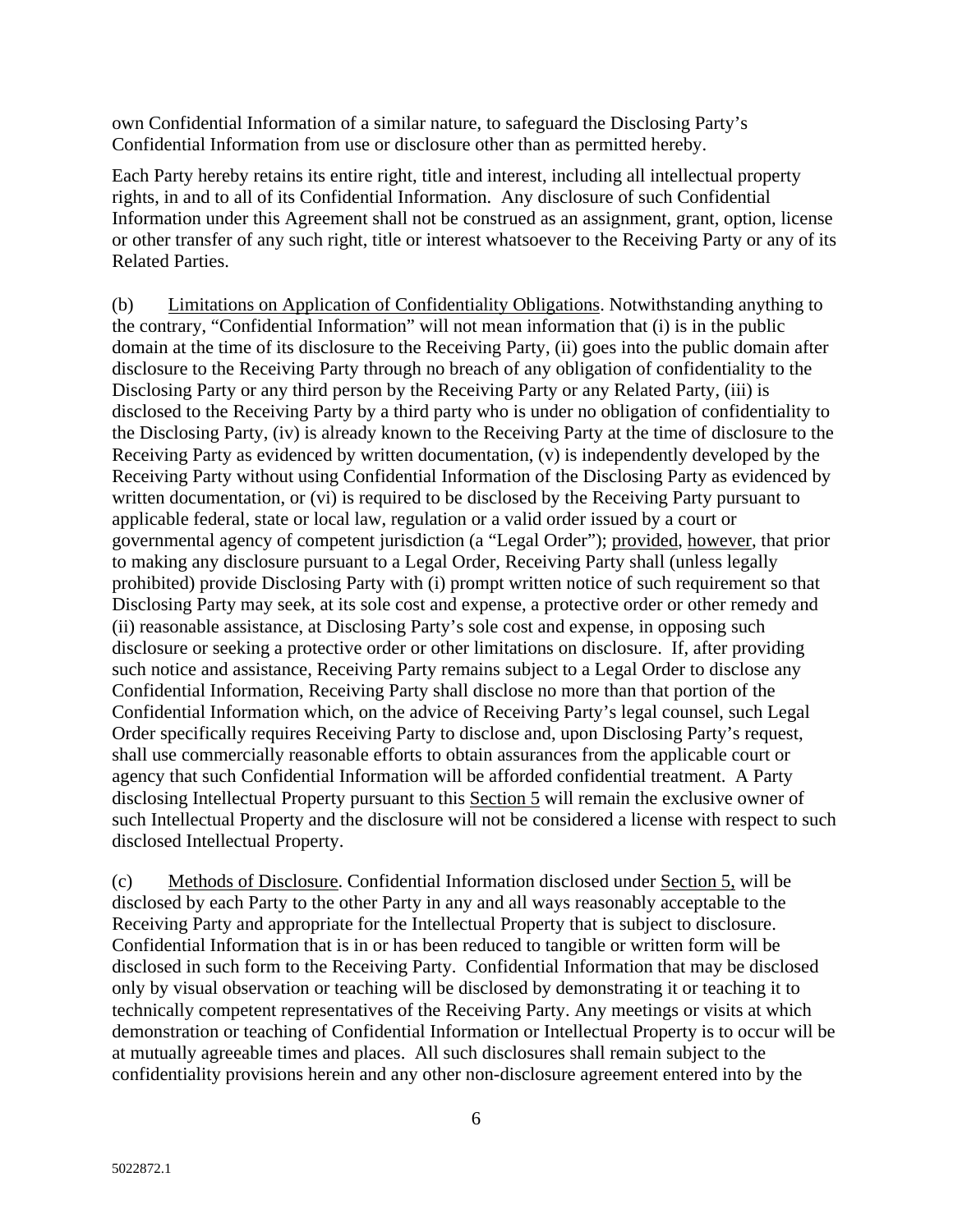#### Parties.

(d) Unauthorized Access to Confidential Information. In the event any Confidential Information provided to the Receiving Party is accessed by a third party who is not authorized to receive such information under this Agreement, the Receiving Party shall promptly notify the Disclosing Party of the events and circumstances involving such unauthorized access and provide a summary of the Confidential Information that was improperly accessed, the remedial actions it plans to take and will (to the extent legally permitted) reasonably cooperate with the Disclosing Party to regain possession of the Confidential Information and prevent its further unauthorized use or disclosure in breach of this Agreement.

#### 6. Intellectual Property Ownership.

(a) Provider IP. Customer acknowledges that, as between Customer and Provider, Provider owns and shall retain all right, title, and interest, including all Intellectual Property rights, in and to the Provider IP. Provider shall retain exclusive ownership to all inventions, improvements, designs, drawings, documentation, plans, schedules, programs, specifications, software, technology, discoveries, its Confidential Information, ideas, and other works of authorship, that are conceived, created, or reduced to practice in connection with the products supplied and services performed by Provider in connection with the Services under this Agreement (collectively "Work Product") and all related Intellectual Property. To the extent Customer creates, conceives, develops, or reduces to practice any Work Product based on the Services, Documentation, Provider IP, or Provider's Confidential Information, such Work Product and related Intellectual Property shall be deemed a work made for hire such that Provider is the author and owner, and if not deemed a work made for hire, Customer hereby irrevocably assigns to Provider all such Work Product and related Intellectual Property.

(b) Cooperation. Customer shall, and shall cause its employees or any contractors to, take all appropriate action and execute and deliver all documents necessary or reasonably requested by Provider to effectuate any of the provisions or purposes of Section 6 or otherwise, as may be necessary or useful for Provider to prosecute, register, perfect, record, maintain, enforce or defend its rights in or to any Work Product or any Intellectual Property related to the Services. Customer hereby appoints Provider as Provider's attorney-in-fact with full irrevocable power and authority to take any such actions and execute any such documents if Customer refuses or otherwise fails, to do so within a period deemed reasonable by Provider.

(c) Customer Data. Provider acknowledges that, as between Provider and Customer, Customer owns all right, title, and interest, including all Intellectual Property, in and to the Customer Data. Customer is responsible for providing all Customer Data and/or information and responsible for the accuracy, quality, integrity and legality of such data and of the means by which Authorized Users access and use the Customer Data. Further, as between Provider and Customer, Customer shall maintain data privacy at a level at least as stringent as Provider. Customer hereby grants to Provider and the i-Tree Cooperative a non-exclusive, royalty-free, irrevocable, transferable, sublicensable, worldwide license to reproduce, distribute, prepare derivative works, display, perform, transmit, and use the Customer Data (i) to the extent necessary for Provider to provide the Services to Customer; and (ii) to use nonidentifiable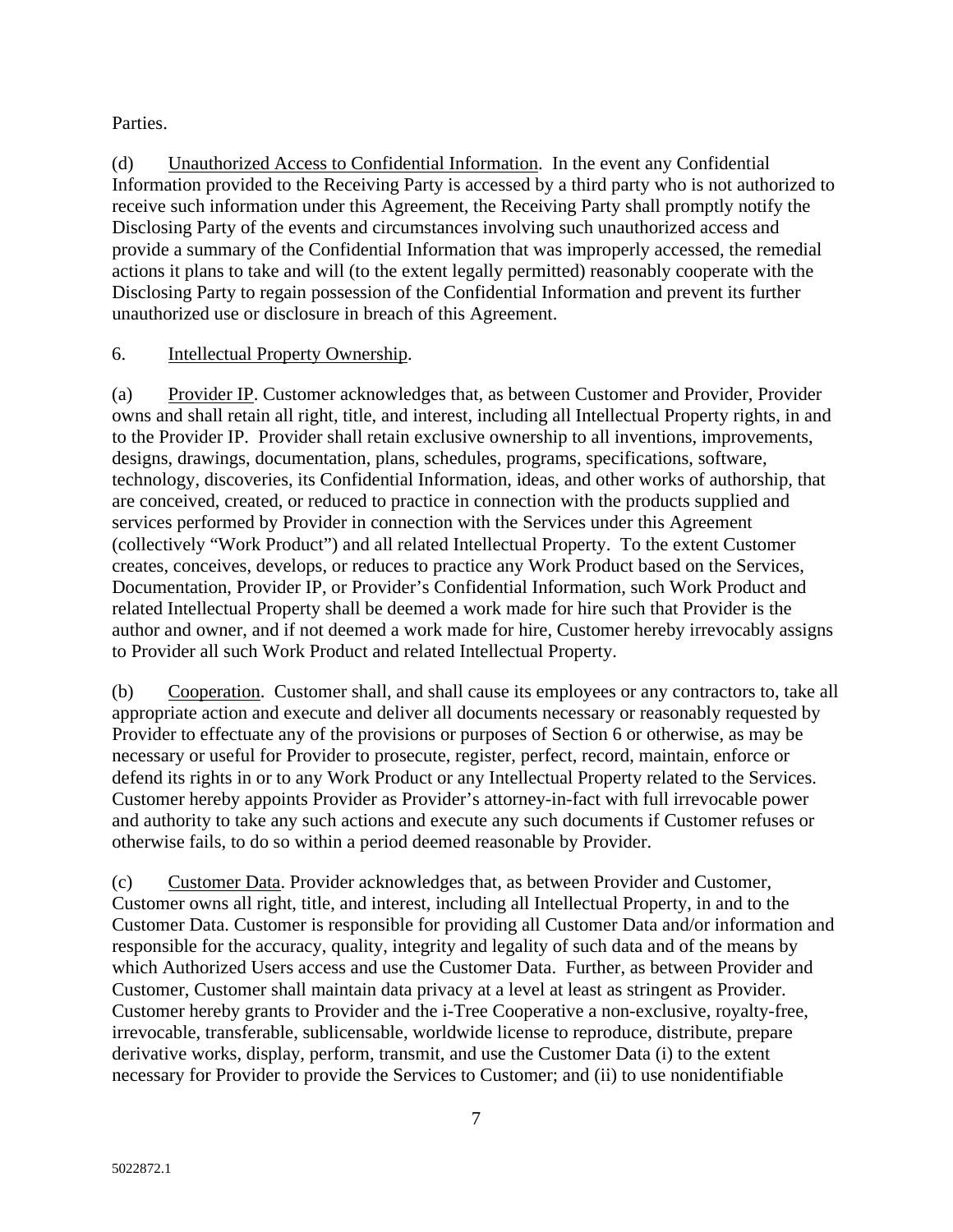Customer Data for their own business purposes as well as for non-commercial, scientific analyses, the results of which may be published in the aggregate in such a manner that individual trees and their locations are nonidentifiable.

(d) Cyber Incidents. Customer shall take all reasonable and appropriate steps to protect all of its systems used to view, receive, collect or store any of its Customer Data, Confidential Information, and data against all cyber incidents and breaches, including without limitation, ransomware attacks (collectively, "Cyber Incidents"). Upon the occurrence of a Cyber Incident, Customer shall cooperate with Provider in resolving the matter, including without limitation, providing prompt and on-going communication and details regarding the Cyber Incident. Additionally, Customer shall not introduce, permit or cause, directly or indirectly, any computer code, program, or programming device designed to disrupt, modify, delete, damage, deactivate, disable, harm, or otherwise impede the operation of the Services, or any other associated programs, firmware, hardware, computer system, or network (sometimes referred to as "Trojan horses," "viruses," or "worms"), or any other similar harmful, malicious, or hidden procedures, routines, or mechanisms that would intentionally cause such Services to cease functioning or to damage or corrupt data, storage media, programs, equipment, or communications

#### 7. Warranty Disclaimer.

(a) DISCLAIMER. CUSTOMER EXPRESSLY ACKNOWLEDGES AND AGREES THAT THE SERVICES, DOCUMENTATION, AND ALL UPDATES THERETO ARE BEING PROVIDED ON AN "AS IS" "AS AVAILABLE" BASIS AND ANY USE IS AT CUSTOMER'S SOLE RISK. PROVIDER DOES NOT REPRESENT, WARRANT OR COVENANT THAT THE SERVICES, DOCUMENTATION AND PROVIDER IP (INCLUDING, BUT NOT LIMITED TO, ANY DOCUMENTATION, REPORTS, ADVICE AND RECOMMENDATIONS, IN ANY FORM) PROVIDED BY PROVIDER IN CONNECTION WITH THIS AGREEMENT, ARE OR WILL NECESSARILY ALWAYS BE COMPLETELY ACCURATE, CURRENT, COMPLETE AND/OR CONTINUOUSLY AVAILABLE. PROVIDER DOES NOT REPRESENT, WARRANT, OR COVENANT THAT THE SERVICES WILL BE AVAILABLE WITHOUT INTERRUPTION OR TOTALLY ERROR-FREE, OR THAT ALL DEFECTS (INCLUDING, BUT NOT LIMITED TO, MINOR OR COSMETIC DEFECTS THAT DO NOT SIGNIFICANTLY AND ADVERSELY AFFECT FUNCTIONALITY OR FEATURES) WILL BE CORRECTED. PROVIDER DISCLAIMS ALL OTHER WARRANTIES, WHETHER EXPRESS, IMPLIED, OR STATUTORY, INCLUDING, BUT NOT LIMITED TO, THE IMPLIED WARRANTIES OF MERCHANTABILITY, OF SATISFACTORY QUALITY, OF FITNESS FOR A PARTICULAR PURPOSE (EVEN IF PROVIDER HAS BEEN INFORMED OF SUCH PURPOSE), OF ACCURACY, AGAINST INFRINGEMENT, AND OF QUIET ENJOYMENT. CUSTOMER ASSUMES ALL RESPONSIBILITY FOR THE ACCURACY AND SUITABILITY OF THE SERVICES FOR A SPECIFIC APPLICATION OR USE.

(b) Third-Party Services and Products. Customer acknowledges and agrees that (i) Provider has not verified or pre-screened any third-party services and/or products, (ii) Customer is responsible for and assumes all risk arising from its use of any third party service and/or product, and (iii) Provider will not be responsible or liable for the availability or accuracy of such third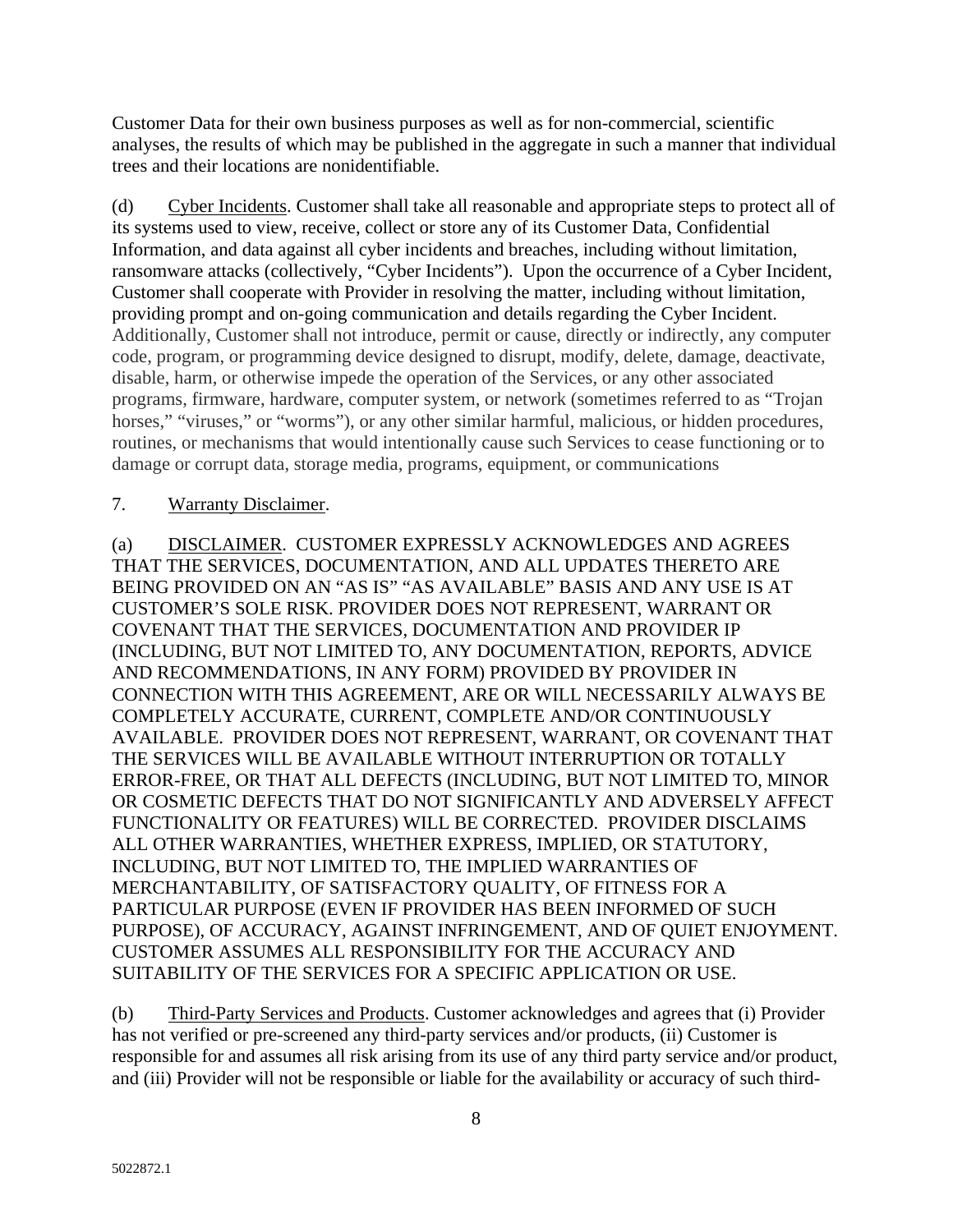party services and/or product or the content, products, or services on or available from such third parties.

- 8. Indemnification.
- (a) Indemnification by Customer.

(i) For Ohio municipalities and Ohio governmental agencies, there is no responsibility to indemnify Provider.

(ii) For any other municipality or any other entity that is not a municipality, to the fullest extent permitted by law, Customer shall indemnify, defend and hold Provider and its officers, employees, agents, and representatives harmless against all Third-Party Claims arising out of or related to (i) Customer's acts and/or omissions; (ii) Customer's use of the Services or Downloadable Components; or (iii) Customer's material breach of this Agreement.

9. Limitations of Liability. TO THE FULLEST EXTENT PERMITTED BY LAW, NEITHER PARTY SHALL BE LIABLE TO THE OTHER PARTY OR ANY OTHER PERSON FOR ANY INJURY TO OR LOSS OF GOODWILL, REPUTATION, BUSINESS, PRODUCTION, REVENUES, PROFITS, ANTICIPATED PROFITS, CONTRACTS OR OPPORTUNITIES (REGARDLESS OF HOW THESE ARE CLASSIFIED AS DAMAGES), OR FOR ANY CONSEQUENTIAL, INCIDENTAL, INDIRECT, EXEMPLARY, SPECIAL, PUNITIVE OR ENHANCED DAMAGES WHETHER ARISING OUT OF BREACH OF CONTRACT, TORT (INCLUDING NEGLIGENCE), STRICT LIABILITY, PRODUCT LIABILITY OR OTHERWISE (INCLUDING THE ENTRY INTO, PERFORMANCE OR BREACH OF THIS AGREEMENT), REGARDLESS OF WHETHER SUCH LOSS OR DAMAGE WAS FORESEEABLE OR THE PARTY AGAINST WHOM SUCH LIABILITY IS CLAIMED HAS BEEN ADVISED OF THE POSSIBILITY OF SUCH LOSS OR DAMAGE, AND NOTWITHSTANDING THE FAILURE OF ANY AGREED OR OTHER REMEDY OF ITS ESSENTIAL PURPOSE, PROVIDED, HOWEVER, THESE LIMITATIONS SHALL NOT APPLY TO EITHER PARTY'S LIABILITY FOR (I) CLAIMS THAT ARE SUBJECT TO INDEMNIFICATION UNDER SECTION 8 AND (II) BREACH OF SECTION 2, SECTION 5, OR SECTION 6.

10. Term and Termination.

(a) Term. The term of this Agreement begins on the Effective Date and, unless terminated earlier pursuant to this Agreement's express provisions, will continue in effect until the expiration of the subscription term set forth in **Exhibit A** ending on the pertinent anniversary date of the Effective Date ("Term"). This Agreement will automatically renew for an additional Term absent Customer's advanced written notice indicating that Customer does not wish to renew the Agreement.

(b) Termination. In addition to any other express termination right set forth in this Agreement: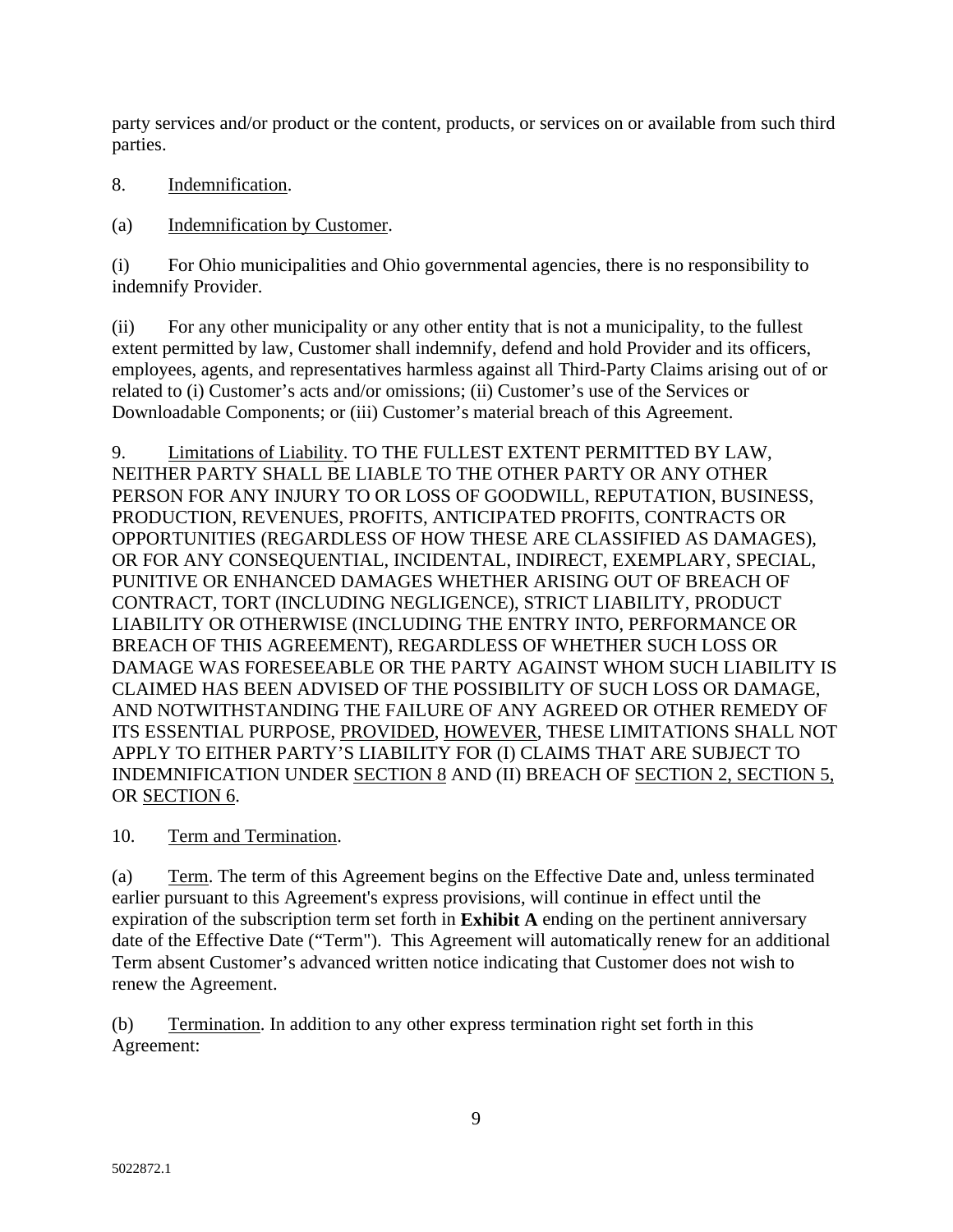(i) Provider may terminate this Agreement for convenience, for any reason or no reason, upon ninety (90) days prior written notice to Customer;

(ii) either Party may terminate this Agreement, effective on written notice to the other Party, if the other Party materially breaches this Agreement, and such breach: (A) is incapable of cure; or (B) being capable of cure, remains uncured thirty (30) days after the non-breaching Party provides the breaching Party with written notice of such breach; or

(iii) either Party may terminate this Agreement, effective immediately upon written notice to the other Party, if the other Party: (A) becomes insolvent or is generally unable to pay, or fails to pay, its debts as they become due; (B) files or has filed against it, a petition for voluntary or involuntary bankruptcy or otherwise becomes subject, voluntarily or involuntarily, to any proceeding under any domestic or foreign bankruptcy or insolvency law; (C) makes or seeks to make a general assignment for the benefit of its creditors; or (D) applies for or has appointed a receiver, trustee, custodian, or similar agent appointed by order of any court of competent jurisdiction to take charge of or sell any material portion of its property or business.

(c) Effect of Expiration or Termination. Upon expiration or earlier termination of this Agreement, Customer shall immediately discontinue use of the Provider IP and, without limiting Customer's obligations under Section 6, Customer shall delete, destroy, or return all copies of the Provider IP and Provider's Confidential Information.

(d) Survival. This Section 10(d) and 1, 5, 6, 7, 8, 9, 10 and 11 survive any termination or expiration of this Agreement. No other provisions of this Agreement survive the expiration or earlier termination of this Agreement.

#### 11. Miscellaneous.

(a) Notices. All notices, requests, consents, claims, demands, waivers, and other communications hereunder (each, a "**Notice**") must be in writing and addressed to the Parties at the addresses set forth on the first page of this Agreement (or to such other address that may be designated by the Party giving Notice from time to time in accordance with this Section). All Notices must be delivered by personal delivery, nationally recognized overnight courier (with all fees pre-paid), facsimile or email (with confirmation of transmission), or certified or registered mail (in each case, return receipt requested, postage pre-paid). Except as otherwise provided in this Agreement, a Notice is effective only: (i) upon receipt by the receiving Party; and (ii) if the Party giving the Notice has complied with the requirements of this Section.

(b) Force Majeure. Notwithstanding anything herein to the contrary, neither party shall be liable or deemed to be in default for any delay or failure in performance hereunder to the extent resulting, directly or indirectly, from acts of God, acts of war, terrorism, or civil insurrection, strikes, walkouts, or other organized labor interruptions, telecommunications or utility interruptions or failures, fire, explosions, floods, pandemic, disease outbreaks, endemics, including without limitation COVID-19, or other natural disasters, any similar cause or any third party beyond the reasonable control of such party, and any delay or failure of the other party to fulfill its obligations hereunder ("Force Majeure Event"). Notwithstanding the foregoing, a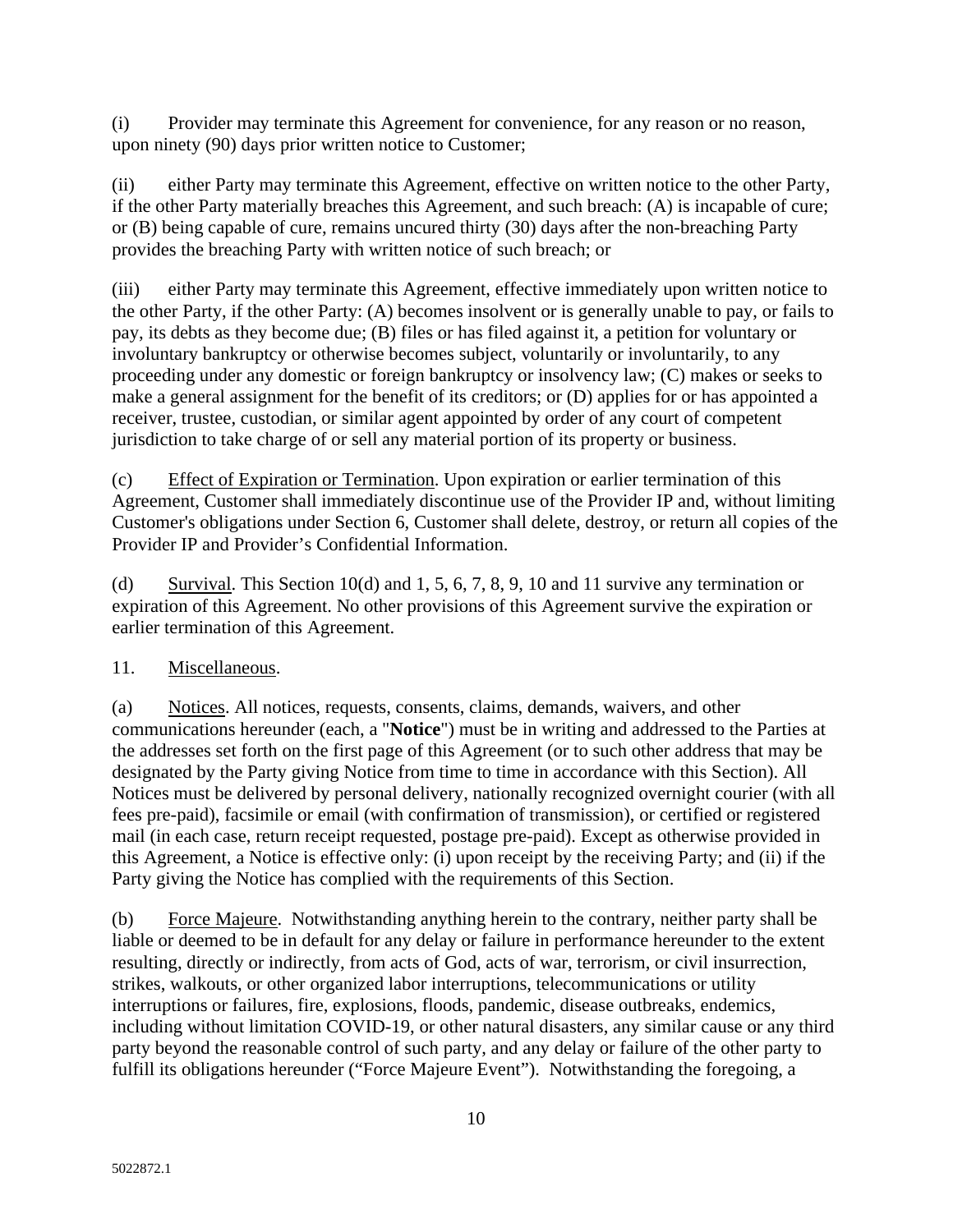Force Majeure Event shall never excuse the failure to make a payment due under this Agreement, except to the extent that the Force Majeure Event physically interferes with the delivery of the payment. The party whose performance is affected shall use commercially reasonable efforts to minimize the impact of such Force Majeure Event.

(c) Amendment and Modification; Waiver. Provider may modify the Terms and Conditions within this Agreement from time to time. It is Customer's obligation to review the Agreement regularly. Provider will provide notice to Customer of material modifications. No amendment to or modification of this Agreement by Customer is effective unless it is in writing and signed by an authorized representative of each Party. No waiver by any Party of any of the provisions hereof will be effective unless explicitly set forth in writing and signed by the Party so waiving. Except as otherwise set forth in this Agreement, (i) no failure to exercise, or delay in exercising, any rights, remedy, power, or privilege arising from this Agreement will operate or be construed as a waiver thereof, and (ii) no single or partial exercise of any right, remedy, power, or privilege hereunder will preclude any other or further exercise thereof or the exercise of any other right, remedy, power, or privilege.

(d) Severability. If any provision of this Agreement is invalid, illegal, or unenforceable in any jurisdiction, such invalidity, illegality, or unenforceability will not affect any other term or provision of this Agreement or invalidate or render unenforceable such term or provision in any other jurisdiction. Upon such determination that any term or other provision is invalid, illegal, or unenforceable, the Parties shall negotiate in good faith to modify this Agreement so as to effect their original intent as closely as possible in a mutually acceptable manner in order that the transactions contemplated hereby be consummated as originally contemplated to the greatest extent possible.

(e) Governing Law; Submission to Jurisdiction. This Agreement is governed by and construed in accordance with the internal laws of the State of Ohio without giving effect to any choice or conflict of law provision or rule that would require or permit the application of the laws of any jurisdiction other than those of the State of Ohio. Any legal suit, action, or proceeding arising out of this Agreement or the licenses granted hereunder shall be instituted exclusively in the federal courts of the United States or the courts of the State of Ohio in each case located in the city of Cleveland and County of Cuyahoga, and each Party irrevocably submits to the exclusive jurisdiction of such courts in any such suit, action, or proceeding.

<span id="page-10-0"></span>(f) Assignment. Provider may assign any of its rights or delegate any of its obligations hereunder, in each case whether voluntarily, involuntarily, by operation of law or otherwise, without the prior written consent of Customer. However, Customer may not assign any of its rights or delegate any of its obligations hereunder, in each case whether voluntarily, involuntarily, by operation of law or otherwise, without the prior written consent of Provider. Any purported assignment, delegation, or transfer by Customer in violation of this Section 11(f) is void.

(g) Export Regulation. Customer shall comply with all applicable federal laws, regulations, and rules, and complete all required undertakings (including obtaining any necessary export